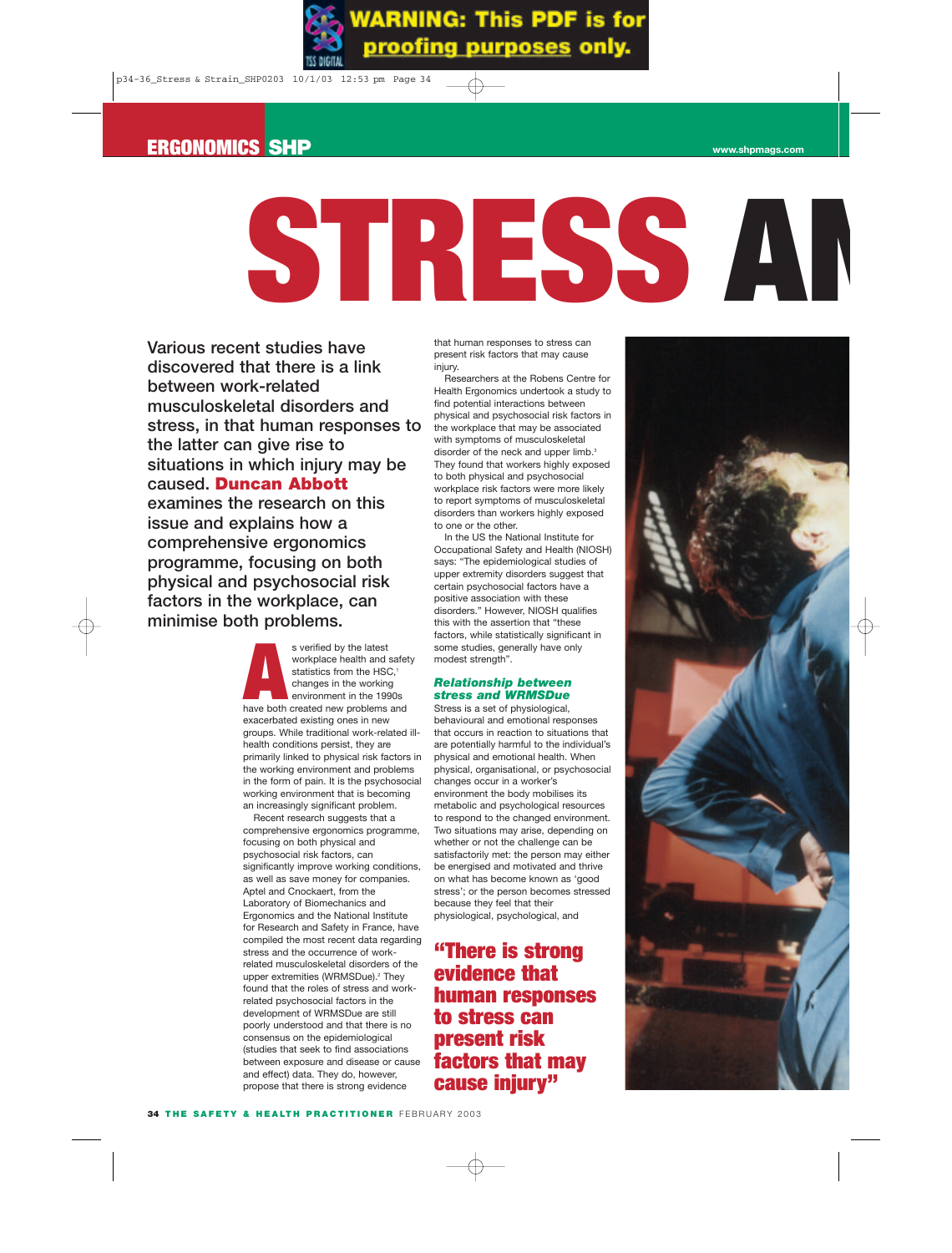# **ND STRAIN**



# **"An ergonomics programme should show employees that management takes MSDs** *and* **stress seriously"**

emotional resources are unable to cope with the demands on them. The body's equilibrium is upset, the ability to respond is diminished, and its immune defences are less effective. The person is then open to suffering from physical, or psychosomatic disorders.

The body responds to stress via four systems – central nervous, autonomic nervous, endocrine, and immune – which constantly interact in a complex network. Aptel and Cnockaert find that physical reactions to stress increase the risk of injury. They note, for instance, that when a person experiences stress the body releases certain chemicals. Some of these chemicals are proinflammatory and can lead to tendon inflammation. Others, called corticosteroids, can lead to oedema, or swelling in the joints. Swelling and increased pressure in the joints is a risk factor for developing disorders such as carpal tunnel syndrome.

Smith and Carayon argue that stress and biomechanical strain (effort, repetitive motions and extreme joint postures) are intermediate variables between organisational, ergonomic and psychosocial risk factors.4 By acting on the organisational and psychosocial factors, they find that it is possible to prevent both stress and WRMSDue at the same time.

The HSE guidance 'Upper Limb Disorders in the Workplace'5 has been revised and now considers the employee's psychological response to work to be as important as physical work design issues, in terms of influence on musculoskeletal health. Another HSE research document, 'Work, Inequality and Musculoskeletal Health 2002', notes that poor social support and low work status have been linked to an increased incidence of musculoskeletal disorders among working populations.<sup>6</sup> The report finds that a range of psychosocial factors within the workplace plays a

significant role in sickness absence and disability attributed to musculoskeletal disorders. Similarly, the Robens Centre found that psychosocial risk factors at work are more significant when exposure to physical risk factors is high than when physical exposure is low. This suggests that ergonomic intervention strategies that aim to minimise the risks of work-related factors should also focus on psychosocial work factors.

# *Programme for prevention*

These findings make it essential that those responsible for health and safety at work are aware of the risk factors in their organisation that can contribute to both stress and musculoskeletal disorders. Intervention strategies for the future must be prioritised in order to improve organisational costeffectiveness and reduce the risks of expensive legal claims that may otherwise arise. A comprehensive ergonomics programme that looks at minimising physical and psychosocial risk factors is, therefore, a good idea.

But can the symptoms of musculoskeletal disorders be prevented? Based on scientific literature the answer is yes, but there is no 'one size fits all' that every business can adopt, or which would apply to every worker. The Occupational Health and Safety Authority (OSHA) in the US suggests that a successful ergonomic

*Physical reactions to stress increase the risk of musculoskeletal injury*